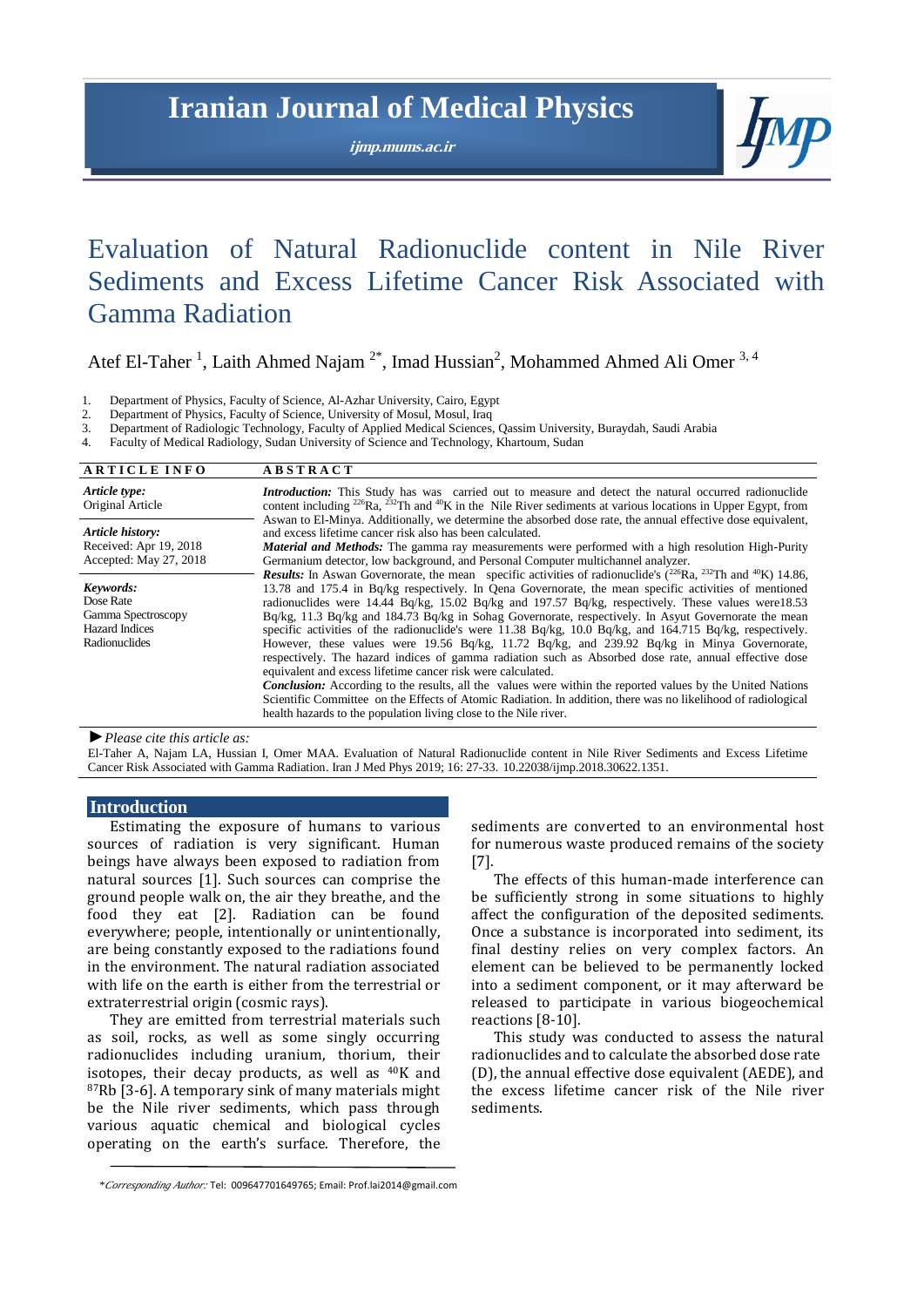#### **Materials and Methods**

## **Sampling Collection and Preparation**

In this study, 26 samples of sediment were collected from 26 areas of Upper Egypt extend from Aswan to Minya. The samples were taken at the distance of 5 to 10 m from the riverside and the depth of 1-2 m. The sample weighed about 1 kg were placed in plastic bags and transported to the laboratory. The sampling map is shown in Figure 1. The sample codes, locations, and types are shown in Table 1.

#### **Radioactivity measurements**

The samples with the mean weight of 223 g were collected at the depth of 0-10 cm from the upper layer using a plastic cup and then they were put in plastic bags. Prior to the analysis, the samples were dried, crushed, and homogenized. Thereafter, before subjecting the samples to gamma spectrometer, the containers were sealed for a month to ensure the secular equilibrium between  $^{226}Ra$ ,  $^{232}Th$ , and their progenies [11].

The samples were placed directly on the detector for the gamma analysis. The exposure time of each sample to the detector was 12 hours [12-16].

The gamma-ray measurements were performed by using High Purity Germainum gamma spectrometer (HPGe) model CS20-A31CL. Liquid Nitrogen (-196c°) is used to the cool the detector for operating

The model of HPGe detector (CS20-A31CL) of the closed-end coaxial type with sensitive volumes of

108 cm<sup>3</sup> ,diameter 5.4 cm, and lead shield with the thickness of 10 cm. The relative efficiency was 24.5% for 1332 keV for the line of  ${}^{60}Co$  related to NaI (3×3) inch with the source-detector distance (25) cm,the data were gathered , stored and analyzed by using Multi-Channel Analyzer(MCA) [17-20].

## **Quality control**

Three types of calibrations including energy, resolution, and efficiency calibrations were performed for gamma spectrometer. The <sup>152</sup>Eu standard source was used for efficiency calibration which was produced in Amersham International plc (U.K.). The parallel measurements of the International Atomic Energy Agency (IAEA) inter comparison sediment samples (IAEA-300 and IAEA-315) were used for checking the precision and accuracy. An empty polyethylene container with the same geometry and measuring conditions as those used for the samples to determine the background due to the existence of natural radionuclides in the environment. The uncertainties in the calibration of the peak areas of these photopeaks were±2% [21].



**Figure 1.** Study context

**Table 1.** Sample codes, locations and types

| Code No.       | Governorate | Description                   | Sediment<br>type |
|----------------|-------------|-------------------------------|------------------|
| 1              | Aswan       | old Aswan Dam                 | Clay             |
| $\overline{c}$ | Aswan       | Kima area                     | Sand             |
| 3              | Aswan       | Kom Ombo                      | Sand             |
| $\overline{4}$ | Aswan       | Edfu                          | Sand             |
| 5              | Aswan       | El-Sibayia                    | Clay             |
| 6              | Oena        | Isna – Tourism area           | Clay             |
| 7              | Qena        | Isna                          | Clay             |
| 8              | Oena        | Luxor - Awameya               | Sand             |
| 9              | Qena        | Luxor                         | Clay             |
| 10             | Qena        | Qus - before paper<br>company | Sand             |
| 11             | Qena        | Qus - after paper<br>company  | Sand             |
| 12             | Oena        | Oena                          | Clay             |
| 13             | Qena        | Nag Hammadi                   | Clay             |
| 14             | Sohag       | El-Balyana                    | Clay             |
| 15             | Sohag       | Gerga                         | Clay             |
| 16             | Sohag       | Sohag                         | Sand             |
| 17             | Sohag       | El-Maragha                    | Clay             |
| 18             | Asyut       | Asyut                         | Sand             |
| 19             | Asyut       | Mangabad                      | Clay             |
| 20             | Minya       | Der Mawas                     | Loam             |
| 21             | Minya       | Malawi                        | Sand             |
| 22             | Minya       | Minya                         | Clay             |
| 23             | Minya       | Samalut                       | Loam             |
| 24             | Minya       | Matai                         | Sand             |
| 25             | Minya       | Beni Mazar                    | Clay             |
| 26             | Minya       | Maghagha                      | Loam             |

# **Radiological Hazards** *Absorbed dose rate (D)*

The measured activity concentrations of  $226Ra$ ,  $232Th$ , and <sup>40</sup>K were converted into doses by applying the conversion factors 0.462, 0.604, and 0.0417,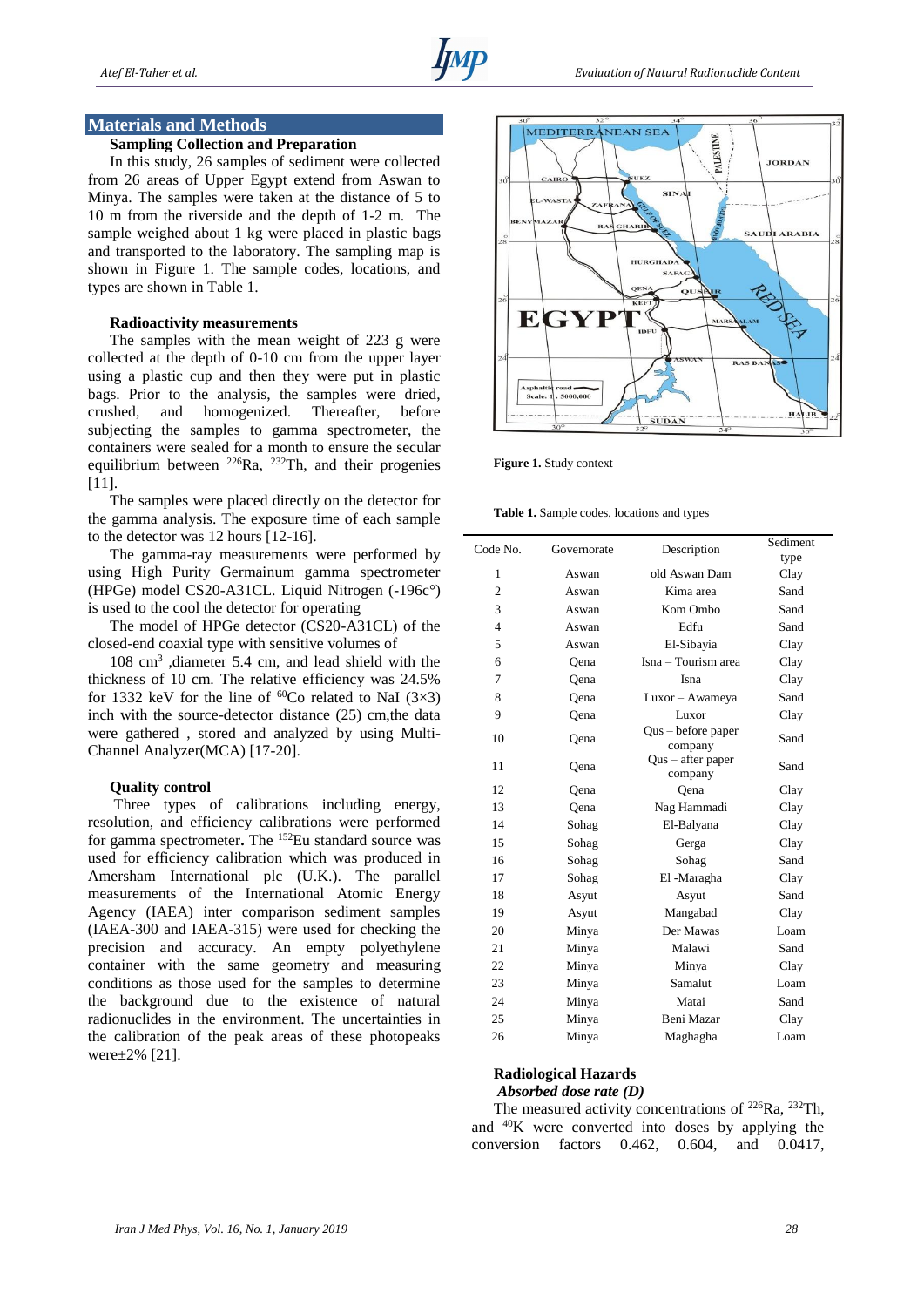

respectively. These factors were used to calculate the total dose rate (nGy/h) using the following equation: [22]

$$
D (nGy/h) = 0.462A_{Ra} + 0.604 A_{Th} + 0.0417A_K
$$
 (1)

In the mentioned equation,  $A_{Ra}$ ,  $A_{Th}$ , and  $A_K$  stand for the specific activities of corresponding radionuclides.

#### **Annual effective dose equivalent**

The annual effective dose equivalent (AEDE) is determined using the following equation [23].

$$
(AEDE)_{outdoor} = D (nGy/h) \times 8.760 (h/y) \times 0.2 \times 0.7 Sv/G \times 10^{-3}
$$
\n(2)

The highest value of outdoor annual effective dose equivalent (AEDE) out in the studied samples was equal to 46.81 µSv/y, while the lowest value of outdoor annual effective dose equivalent which was equal to 15.57 µSv/y with an average value of 29.68 µSv/y.

#### *Excess lifetime cancer risk:*

Excess lifetime cancer risk (ELCR) can be defined as the excess probability of developing cancer at a lifetime due to the radiation exposure levels. The ELCR is calculated using the below equation [24].

$$
ELCR = AEDE \times DL \times RF
$$
 (3)

In this equation, DL is the average duration of life (estimated to be 70 years), and RF is the risk factors such as fatal cancer risk (% per sievert). The International Commission on Radiological Protection (ICRP) uses RF values of 0.05 for the public in the case of stochastic effects [25].

## **Results**

### **Radioactivity Analysis**

The specific activities of radionuclides <sup>226</sup>Ra, <sup>232</sup>Th and <sup>40</sup>K were measured in selected sediment samples from different locations along the Nile River from Aswan to El-Minia and their radiation hazard parameters are listed in table 2. The comparison between the activity concentrations in Bqkg<sup>-1</sup> for all the samples is showed in Figure 2 . In Aswan governorate, the specific activity of <sup>226</sup>Ra ranged from  $3.83\pm1.54$ Bq/kg in Edfu area to 34.94±4.01 Bq/kg in El Sibayia with the mean value of 14.86 Bq/kg. However, the specific activity of <sup>232</sup>Th varied from  $2.88 \pm 1.08$  Bq/kg in Kimma area to 30.10± 1.83Bq/kg in After the old Aswan Dam area with the mean value of 15.026 Bq/kg. In addition, these values were  $133.48 \pm 6.29$  Bq/kg in El

Sibayia and  $253.97 \pm 8.05$  in old Aswan Dam area with the mean value of 175.4 Bq/kg for  $^{40}$ K.

In Qena governorate, the specific activity of <sup>226</sup>Ra ranged from  $4.18 \pm 1.97$  Bq/kg in Qus – before paper company to 28.24±4.00 Bq/kg in Qena with the mean value of 14.44 Bq/kg while they were  $6.15\pm1.97$  Bq/kg in Qus – before paper company to  $22.03 \pm 1.79$  Bq/kg in Nag Hammadi with the mean value of 15.022 Bq/kg for  $232$ Th. Additionally, these values varied ranged from 158.84 $\pm$ 6.35 Bq/kg in Qus – after paper company to  $273.41\pm9.46$  in Luxor with the mean value of 197.57 Bq/kg for <sup>40</sup>K.

In Sohag governorate, the specific activity of  $^{226}Ra$ ranged from 12.16±2.57 Bq/kg in El Balyana area to  $34.25 \pm 2.68$  Bq/kg in Gerga with the mean value of 18.53 Bq/kg. Moreover, the specific activity of  $232$ Th ranged from  $6.73\pm1.28$  Bq/kg in Sohag to  $16.44\pm1.69$ Bq/kg in El\_Balyana with the mean value of 11.3 Bq/kg. These values were 137.15±5.68 Bq/kg in Sohag and 248.80±8.73 Bq/kg in El Balyana with the mean value of 184.73 Bq/kg for  ${}^{40}$ K.

In Asyut governorate, the specific activity of  $226Ra$ ranged from 9.07±2.60 Bq/kg in Mangbad to 13.70±2.35 Bq/kg in Asyut city with the mean value of 11.38 Bq/kg, while  $^{232}$ Th had the specific activities of 9.88 $\pm$ 1.88 Bq/kg in Mangbad and 10.13 $\pm$ 1.12 Bq/kg in Asyut with the mean value of 10 Bq/kg. Furthermore, these values were  $112.31 \pm 4.77$  Bq/kg in Asyut and 217.12±8.19 Bq/kg in Mangabad with the mean value of 164.71 Bq/kg for  ${}^{40}$ K

In Minya governorate, the activity concentration of <sup>226</sup>Ra ranged from 7.90±3.23 Bq/kg in Matai to 33.64±3.59 Bq/kg in Mangabad with the mean value of 19.56 Bq/kg, while they ranged from 4.88±2.06 Bq/kg in Maghagha to 20.79±2.18 Bq/kg in Der Mawas with the mean value of 10.34 Bq/kg for  $^{232}$ Th. These values varied from 188.47±8.78 Bq/kg in Matai to 312.98±12.2 Bq/kg in Samalut with the mean value of 239.92 Bq/kg for  ${}^{40}$ K.

The absorbed dose rate (D) values ranged from 12.73 nGy/h in sample No. 10 (Qus- before paper company area) to 38.17 nGy/h in sample No. 1 (after Old Aswan Dam) with the mean value of 24.17 nGy/h (Table 3).

The values of ELCR ranged from  $0.054 \times 10^{-3}$  to  $0.163\times10^{-3}$  with the mean value of  $0.100\times10^{-3}$  (Table 3). The relative contributions to the radiological hazards (D, AEDE, and ELCR) owing to <sup>226</sup>Ra, <sup>232</sup>Th, and <sup>40</sup>K for the sediment samples are demonstrated in Fig.2 . It is worth mentioning that  $^{226}Ra$  and  $^{40}K$  are the main contributors to D, AEDE, and ELCR in the samples**.**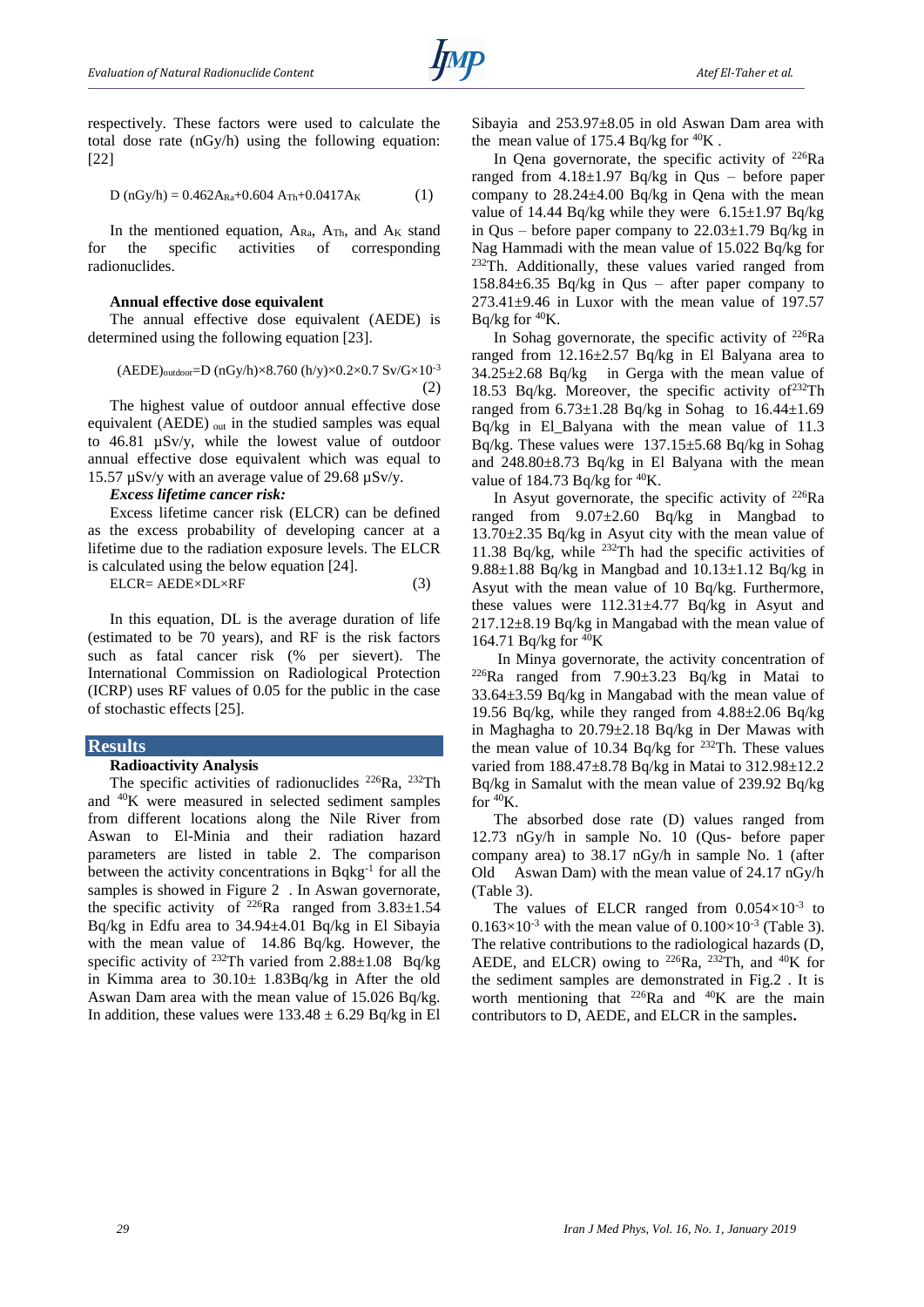|                 | Governorate | Activity concentration (Bq/kg) |                  |                   |
|-----------------|-------------|--------------------------------|------------------|-------------------|
| Sample code No. |             | $\overline{^{226}}Ra$          | $232$ Th         | 40 <sub>K</sub>   |
| 1               |             | $17.04 \pm 3.15$               | $30.10 \pm 1.83$ | 253.97±8.05       |
|                 |             | $7.83 \pm 2.32$                | $2.88 \pm 1.07$  | $172.64 \pm 5.82$ |
| $\frac{2}{3}$   |             | $10.68 \pm 1.97$               | $9.16 \pm 1.18$  | 162.29±6.04       |
| $\overline{4}$  | Aswan       | $3.83 \pm 1.54$                | $7.16 \pm 1.14$  | $154.62 \pm 5.92$ |
| 5               |             | $34.94 \pm 4.01$               | $19.63 \pm 1.98$ | 133.48±6.29       |
| $\sqrt{6}$      |             | $7.88 \pm 2.83$                | $18.88 \pm 1.81$ | 230.44±8.43       |
| 7               |             | $8.99 \pm 2.82$                | $19.46 \pm 1.69$ | $173.59 \pm 6.79$ |
| $\,8\,$         |             | $15.23 \pm 3.43$               | $15.20 \pm 1.64$ | $185.07 \pm 7.61$ |
| 9               |             | $20.69 \pm 3.62$               | $17.81 \pm 1.80$ | 273.41±9.46       |
| 10              | Qena        | $4.18 \pm 1.97$                | $6.15 \pm 1.08$  | $159.00\pm 6.11$  |
| 11              |             | $10.95 \pm 2.19$               | $10.03 \pm 1.33$ | $158.84 \pm 6.35$ |
| 12              |             | $28.24 \pm 4.00$               | $10.62{\pm}2.01$ | $210.58 \pm 8.19$ |
| 13              |             | $19.39 \pm 3.41$               | $22.03 \pm 1.79$ | 189.70±7.78       |
| 14              |             | $12.16 \pm 2.75$               | $16.40 + 1.69$   | $248.80 \pm 8.73$ |
| 15              |             | $34.25 \pm 2.68$               | $10.81 \pm 1.45$ | $196.60\pm 6.68$  |
| 16              | Sohag       | $12.56 \pm 2.00$               | $6.73 \pm 1.28$  | $137.15 \pm 5.68$ |
| 17              |             | $15.15 \pm 2.24$               | $11.26 \pm 1.20$ | 156.39±6.29       |
| 18              | Asyut       | $13.70 \pm 2.35$               | $10.13 \pm 1.12$ | 112.31±4.77       |
| 19              |             | $9.07 \pm 2.60$                | $9.88 \pm 1.88$  | $217.12 \pm 8.19$ |
| 20              |             | $18.34 \pm 3.41$               | $20.70 \pm 2.18$ | $213.75 \pm 9.02$ |
| 21              |             | $10.62 \pm 3.45$               | $11.00 \pm 1.76$ | $150.89 \pm 7.77$ |
| 22              |             | $27.80 \pm 3.66$               | $14.75 \pm 2.42$ | $249.11 \pm 10.8$ |
| 23              | Minya       | $25.39 + 4.41$                 | $9.10 \pm 1.79$  | 312.98±12.2       |
| 24              |             | $7.90 \pm 3.23$                | $10.29 \pm 1.57$ | 188.47±8.78       |
| 25              |             | $13.26 \pm 3.70$               | $11.34 \pm 1.86$ | 278.06±9.82       |
| 26              |             | $33.64 \pm 3.59$               | $4.88 \pm 2.06$  | $286.21 \pm 10.9$ |
| Mean            |             | $16.30 \pm 2.80$               | $12.94 \pm 1.57$ | $200.21 \pm 7.14$ |
| Max.            |             | $34.94 \pm 4.01$               | $30.10 \pm 1.83$ | 312.98±12.2       |
| Min.            |             | $3.83 \pm 1.54$                | $2.88 \pm 1.07$  | 112.31±4.77       |

Table 2. Activity concentrations (Bq/kg) of <sup>226</sup>Ra, <sup>232</sup>Th and <sup>40</sup>K with their uncertainties in the Nile River Sediments collected from the Upper Egypt area

## **Table 3.** Absorbed Dose Rate , Annual Effective Dose and Excess Lifetime Cancer Risk for the Nile River Sediment samples

| Sample code No. | Governorate | Description                 | <b>Absorbed Dose Rate</b><br>(nGy/h) | <b>AEDE</b><br>$(\mu Sv/y)$ | $ELCR \times 10^{-3}$ |
|-----------------|-------------|-----------------------------|--------------------------------------|-----------------------------|-----------------------|
| 1               |             | old Aswan Dam               | $38.17 + 1.55$                       | 46.81                       | 0.163                 |
| $\overline{c}$  |             | Kima area                   | $12.71 \pm 0.96$                     | 15.57                       | 0.0545                |
| 3               | Aswan       | Kom Ombo                    | $17.63 \pm 1.00$                     | 21.62                       | 0.0756                |
| 4               |             | Edfu                        | $13.05 + 0.91$                       | 16.00                       | 0.0560                |
| 5               |             | El-Sibayia                  | $33.68 \pm 1.71$                     | 41.30                       | 0.144                 |
| 6               |             | Isna – Tourism area         | $25.82 \pm 1.50$                     | 31.67                       | 0.110                 |
| 7               |             | Isna                        | $24.22 \pm 1.42$                     | 29.70                       | 0.104                 |
| 8               | Oena        | Luxor - Awameya             | $24.56 \pm 1.45$                     | 30.12                       | 0.105                 |
| 9               |             | Luxor                       | $32.44 \pm 1.59$                     | 39.78                       | 0.139                 |
| 10              |             | Qus – before paper company  | $12.73 \pm 0.94$                     | 15.61                       | 0.0546                |
| 11              |             | $Qus - after paper company$ | $18.18 \pm 1.12$                     | 22.29                       | 0.0780                |
| 12              |             | Oena                        | $28.19 \pm 1.75$                     | 34.57                       | 0.120                 |
| 13              |             | Nag Hammadi                 | $31.06 \pm 1.55$                     | 38.09                       | 0.133                 |
| 14              |             | El-Balyana                  | $26.80 \pm 1.42$                     | 32.86                       | 0.115                 |
| $\overline{15}$ |             | Gerga                       | $30.28 + 1.25$                       | 37.13                       | 0.129                 |
| 16              | Sohag       | Sohag                       | $15.74 \pm 1.06$                     | 19.30                       | 0.0675                |
| 17              |             | El--Maragha                 | $20.68 \pm 1.04$                     | 25.36                       | 0.0887                |
| 18              |             | Asyut                       | $17.41 \pm 0.99$                     | 21.35                       | 0.0747                |
| 19              | Asyut       | Mangabad                    | $19.79 \pm 1.50$                     | 24.27                       | 0.0849                |
| 20              |             | Der Mawas                   | $30.77 + 1.80$                       | 37.73                       | 0.132                 |
| 21              |             | Malawi                      | $18.34 \pm 1.54$                     | 22.49                       | 0.0787                |
| 22              |             | Miniya                      | $32.40 + 1.89$                       | 39.73                       | 0.139                 |
| 23              | Miniya      | Samalut                     | $30.38 \pm 1.64$                     | 37.26                       | 0.130                 |
| 24              |             | Matai                       | $18.32 + 1.39$                       | 22.46                       | 0.0786                |
| 25              |             | Beni Mazar                  | $25.18 + 1.64$                       | 30.88                       | 0.108                 |
| 26              |             | Maghagha                    | $29.96 \pm 1.76$                     | 36.74                       | 0.128                 |
| Mean            |             |                             | $24.17 \pm 7.30$                     | 29.68                       | 0.100                 |
| Max.            |             |                             | 33.68                                | 41.30                       | 0.163                 |
| Min.            |             |                             | 12.71                                | 15.57                       | 0.0545                |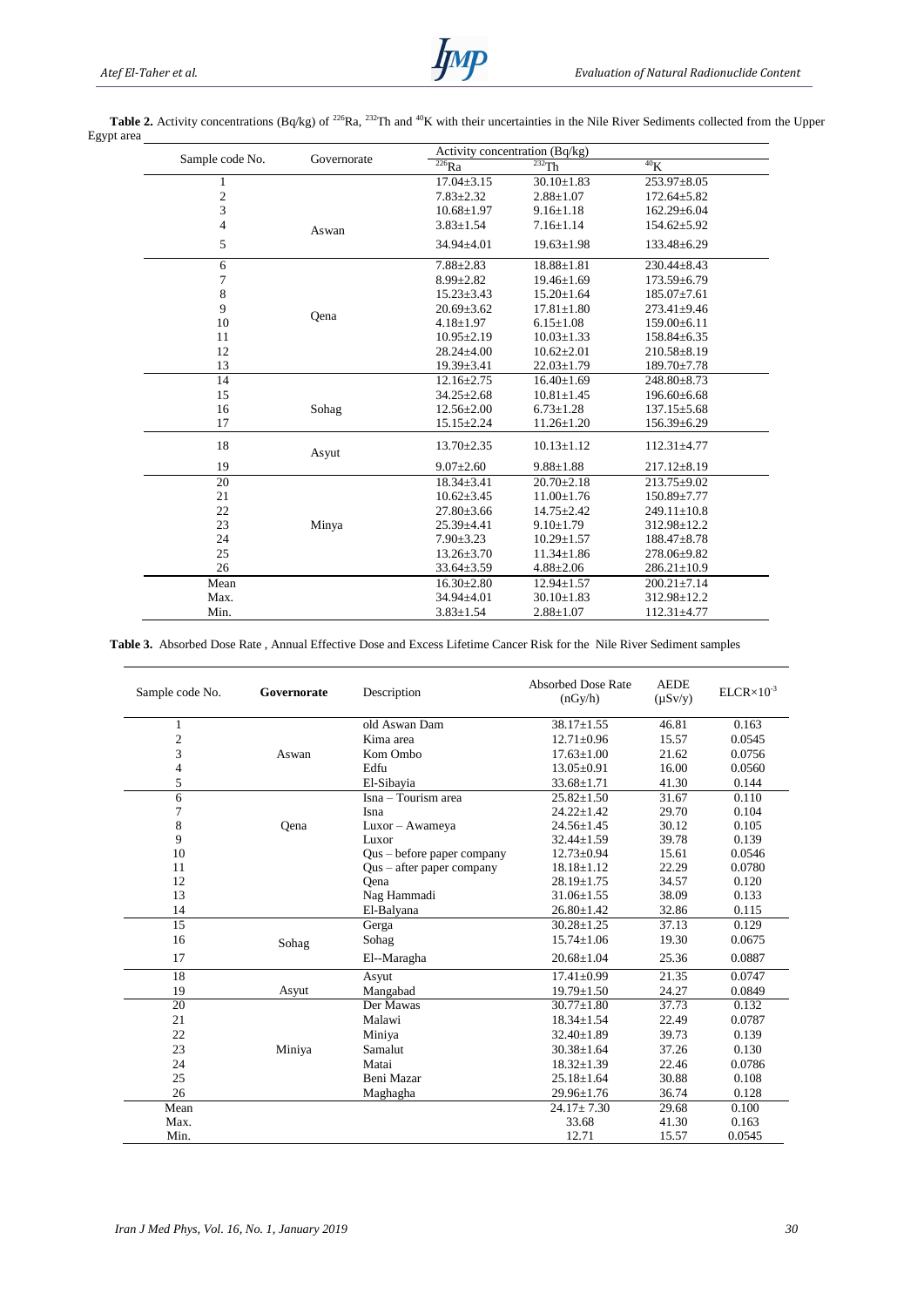



**Figure 2.** The relative contribution (%) of <sup>226</sup>Ra, <sup>232</sup>Th, and <sup>40</sup>K to absorbed dose rate, annual effective dose equivalent, and excess lifetime cancer risk in the Nile river sediment samples.

**Table 4**. Comparison of the activity concentrations of the studied Nile river sediment samples with the results of other studies in various countries

| Country              | Activity concentration (Bq/kg) |                  |                   |                  |  |
|----------------------|--------------------------------|------------------|-------------------|------------------|--|
|                      | $^{226}$ Ra                    | 232Th            | 40 <sub>K</sub>   | References       |  |
| Egypt                | $26(5-58)$                     | $19(4-33)$       | 458(430-602)      | $[26]$           |  |
| Saudi Arabia         | 11.68                          | 6.21             | 169.40            | $[27]$           |  |
| Libya                | 7.5                            | 4.2              | 27.5              | [28]             |  |
| Egypt                | 28.82                          | 38 (34-110)      | 419 (214-641)     | $[5]$            |  |
| Egypt                | 27                             | 31.4             | 427.5             | $[29]$           |  |
| Ghana                | 31.4                           | 42.6             | 109.5             | $[30]$           |  |
| Iran                 | 23                             | 31               | 453               | $[31]$           |  |
| Egypt                | $66(51-76)$                    | $71(17-141)$     | 493 (272-866)     | [6]              |  |
| Turkey<br>Iran       | 37<br>33.35                    | 40<br>38.28      | 667<br>430.27     | $[32]$<br>$[33]$ |  |
| World average (soil) | 33                             | 45               | 420               | $[22]$           |  |
| Egypt                | $16.30 \pm 2.80$               | $12.94 \pm 1.57$ | $200.21 \pm 7.14$ | Present study    |  |

## **Discussion**

The results of specific activity in natural radionuclides for the studied samples were lower than the world average according to The United Nations Scientific Committee on the Effects of Atomic Radiation 2008, which were 33 Bq/kg, 45 Bq/kg, and 420 Bq/kg for  $^{226}$ Ra,  $^{232}$ Th, and  $^{40}$ K, respectively. The mean activity concentrations of  $226Ra$ ,  $232Th$ , and  $40K$  in the Nile river sediments were compared with those obtained in similar investigations in other countries. The summary of their results is provided in Table 4.

Regarding the results of the present study, the values of AEDE in all studied samples were less than the acceptable value of (1 mSv/y) for the outdoor annual effective dose equivalent given by the United Nations Scientific Committee on the Effects of Atomic Radiation 2008. At last, the ELCR obtained in this study was less than the mean value of the world  $(0.29 \times 10^{-3})$ . Therefore, it may be decided that the risk of cancer is negligible [34].

# **Conclusion**

The level of naturally occurring radioactivity in the Nile river sediment samples was evaluated using HPGe gamma-ray spectrometry**.** The obtained results revealed that the level of measured radioactivity in the Nile river sediment samples could not pose any radiological threat to the people living near it. Moreover, the obtained values when compared to the world permissible values were below acceptable standard and hence the risk of developing cancer by the people will be low.

#### **Acknowledgment**

We extend our gratitude to faculty of Science- Al-Azhar University of Egypt for their financial support.

# **References**

1. Adewumi, A. Determination of Excess Lifetime Cancer Risk Due to Gamma Radiation in Some Agricultural Products Obtained From Two Oil Fields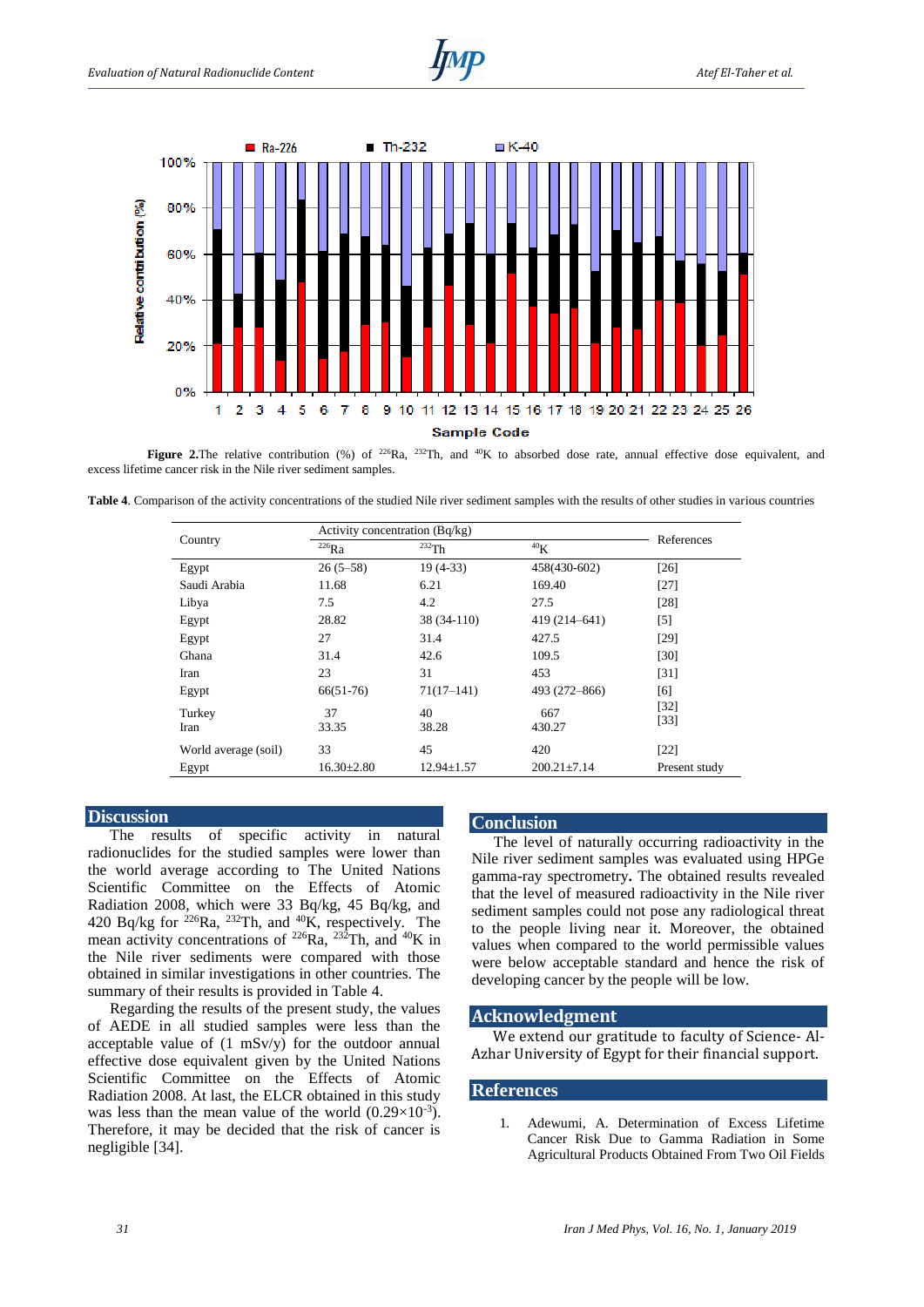in the Niger Delta Region of Nigeria.IJSR.2016;5(10): 656-60.

- 2. Ramiza, MY, Hussani MR and Nasim Akhtar. Quantitative Measurement of Natural Radioactivity in Vegetable and Meat before and after Cooking. Pak. J. Agric. Sci. 2010; 47(2) :153-6.
- 3. El-Taher A, Kratz KL, Nossair A, Azzam AH. Determination of gold in two Egyptian gold ores using instrumental neutron activation analysis. Radiation physics and chemistry. 2003 Dec 1;68(5):751-5.
- 4. Najam Laith A, Tawfiq Nada F , Younis Shaher A. A Comparative Study of the Results of Natural Radioactivity and the Associated Radiation Hazards of Na(Tl) and HPGe Detectors. IJRRR. 2015; VIII(2): 1-9.
- 5. El-Taher A and Madkour H A. Distribution and Environmental Impacts of Metals and Natural Radionuclides in Marine Sediments In Front of Different Wadies Mouth along the Egyptian Red Sea Coast. Applied. Radiation and Isotopes.2011; 69(2): 550–8.
- 6. El-Taher A, Madkour HA. Environmental studies and radio-ecological impacts of Anthropogenic areas: shallow marine sediments Red Sea, Egypt. J Isot Environ Health Stud. 2014;50:120-33.
- 7. Madkour A H, El-Taher, A, Abu El-Hagag N Ahmed, Ahmed W Mohamed and Taha M. El-Erian. Contamination of coastal sediments in El-Hamrawein Harbour, Red Sea Egypt. Journal of Environmental Science and Technology.2012; 5(4) :210-21. DOI:10.3923/jest.2012.210.221
- 8. El-Taher A, Elemental analysis of granite by instrumental neutron activation analysis (INAA) and X-ray fluorescence analysis (XRF). Applied. Radiation and Isotopes.2012; 70(1):350- 4.
- 9. Khan K, Akhter P, Orfi S, Malik G, Tufail M. Natural radioactivity levels in river, stream and drinking water of the northwestern areas of Pakistan. Journal of Radioanalytical and nuclear chemistry. 2003; 256(2):289-92
- 10. El-Taher A and Abbady, Adel G E, Natural radioactivity levels and associated radiation hazards in Nile river sediments from Aswan to El-Minia, Upper Egypt. Indian Journal of Pure & Applied Physics.2012; 50(40): 224-30.
- 11. IAEA. 2003 International Atomic Energy Agency. Collection and Preparation of bottom sediment sample for analysis of radionuclides an trace element. IAEA- TECDOC1360, IAE, VIENNA ,2003
- 12. El-Taher A, Abdelhalim MA. Elemental analysis of soils from Toshki by using instrumental neutron activation analysis techniques. Journal of Radioanalytical and nuclear chemistry. 2014; 300(1):431-5.
- 13. Mahmoud HM, Abbady AG, Khairy MA, Abdehalim AS, El-Taher A. Multi-element determination in sandstone rock by instrumental neutron activation analysis. Journal of radioanalytical and nuclear chemistry. 2005; 264(3):715-8.
- 14. El-Taher A. Terrestrial gamma radioactivity levels and their corresponding extent exposure of environmental samples from Wadi El Assuity protective area, Assuit, Upper Egypt. Journal of

Radiation Protection Dosimetry. 2011; 145 (4): 405- 10.

- 15. El-Taher A. Assessment of Natural Radioactivity Levels and Radiation Hazards for Building Materials used in Qassim area, Saudi Arabia. Romanian Journal of Physics.2012; 57(3-4): 726 -35.
- 16. Makhluf S, El-Taher A. Natural radioactivity levels in phosphate fertilizer and its Environmental implications in Assuit governorate, Upper Egypt. Indian J pure & appl. phys.2012; 48: 697-702.
- 17. El-Taher A. Determination of Chromium and Trace Elements in El-Rubshi Chromite from Eastern Desert Egypt by Neutron Activation Analysis. Applied Radiation and Isotopes.2010; 68(9): 1864-8.
- 18. El-Taher A. Elemental Content of Feldspar from Eastern Desert, Egypt, determined by INAA and XRF. Applied Radiation and Isotopes.2010; 68(6):1185-8.<br>19. Al-Zahrani JH,
- El-Taher A. Radioactivity measurements and radiation dose assessments in soil of Al-Qassim region, Saudi Arabia. Indian J. Pure & Appl. Phys.2014; 52:147-154.
- 20. Althoyib S S , El-Taher A. Natural Radioactivity Levels and Heavy Metals in Chemical and Organic Fertilizer Used in Kingdom of Saudi Arabia. Applied Radiation and Isotopes.2012; 70 (1): 290- 5.
- 21. El-Taher A ,Ashraf E M Khater. Elemental characterization of Hazm El- Jalamid phosphorite by instrumental neutron activation analysis. Applied Radiation and Isotopes.2016;114: 121-7.
- 22. UNSCEAR, Report to the General Assembly Annex B: Report to general Assembly with Scientific Annexes. Sources and effects of Ionizing Radiation. United Nations, 2008
- 23. Veiga RG, Sanches N, Anjos R M, Macario K, Bastos J, Iguatemy M etal. Measurement of natural radioactivity in Brazilian beach sands, Radiation measurement. 2006; 41(2): 189-196.
- 24. Ramasamy V, Suresh G, Meenaskshsundaram V and Gajendran V. Evaluation of Natural Radionuclide content in River Sediments And Excess Lifetime Cancer Risk due to Gamma Radioactivity. Research Journal of Environmental and Earth Sciences.2009;  $1(1)$ : 6-10.
- 25. ICRP, Recommendations of the International Commission on Radiological Protection.ICRP. Publication 60, Ann.ICRP21 (1-3), 1991
- 26. Lawluvi H,Darko EO,Schandorf C,FannuA,Awudu AR, KpegloDO. Natural Radioactivity Concentrations in Beach Sands from Some Tourists Resorts. Research Journal of Environmental and Earth Sciences.2011; 3(6): 729-36.
- 27. Lotfalinezhad P,Kashian S, Kotahi M S and Fathivand A A, Estimation of Natural Radioactivity and Radiation Exposure in Environmental Soil Samples of Golestan, Iran, Iranian Journal of Medical Physics.2017;14(2): 98-103. DOI:10.22038/ijmp.2017.20549.1196
- 28. Taskin H, Karavus M Ay P, Topuzoglu A, Hindiroglu S. and Rarahan, G, Radionuclide Concentration in Soil and Lifetime Cancer Risk due to the Gamma Radioactivity in Kirklareli, Turkey, Journal of Environmental Radioactivity.2009; 100(1): 49-53.
- 29. Pourimani R, Shahroodi SMM. Radiological Assessment of the Artificial and Natural Radionuclide Concentrations of Wheat and Bartey